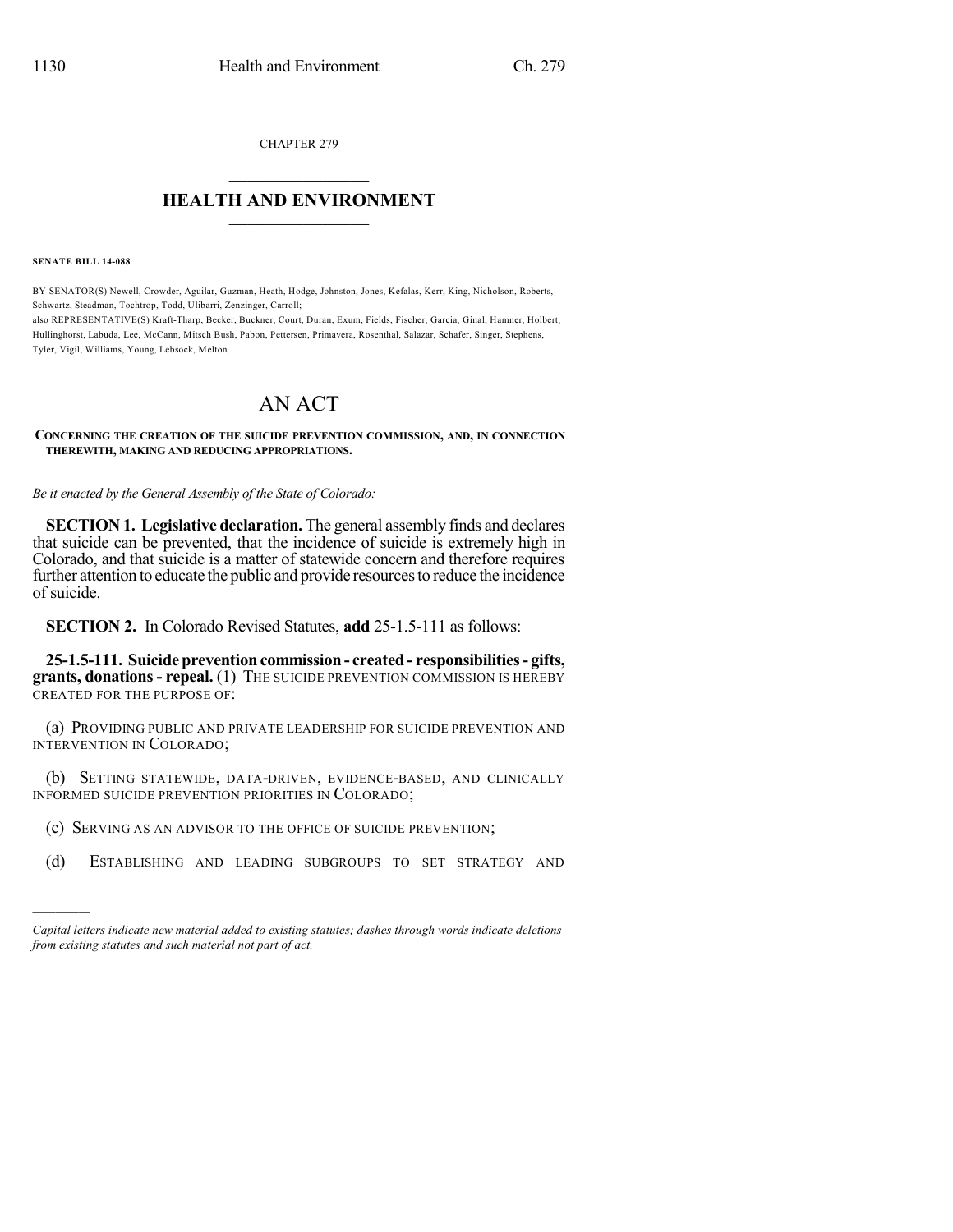IMPLEMENTATION PLANS FOR EACH STATEWIDE SUICIDE PREVENTION PRIORITY FOR THE OFFICE OF SUICIDE PREVENTION;

(e) PROVIDING A FORUM FOR GOVERNMENT AGENCIES, COMMUNITY MEMBERS, BUSINESS LEADERS,AND LAWMAKERS TO EXAMINE THE CURRENT STATUS OF SUICIDE PREVENTION AND INTERVENTION POLICIES, ANALYZE THE SYSTEM'S NEAR-TERM OPPORTUNITIES AND CHALLENGES, AND MAKE RECOMMENDATIONS TO THE OFFICE OF SUICIDE PREVENTION, THE GOVERNOR'S OFFICE, AND THE GENERAL ASSEMBLY REGARDING IMPROVEMENTS AND INNOVATIONS IN POLICIES AND PROGRAMS TO REDUCE THE PREVENTABLE OCCURRENCE OF SUICIDE IN COLORADO;

(f) EXPANDING LOCAL AND NATIONAL PARTNERSHIPS AND RESOURCES FOR STATEWIDE SUICIDE PREVENTION ACTIVITIES;

(g) PROMOTING COOPERATION AND COORDINATION AMONG SUICIDE PREVENTION PROGRAMS AND STRATEGIES ACROSS COLORADO;

(h) EVALUATING THE DISTRIBUTION OF STATE RESOURCES FOR SUICIDE PREVENTION;

(i) ENSURING THAT SUICIDE PREVENTION REMAINS A STATE PRIORITY; AND

(j) ENCOURAGING THE DEVELOPMENT OF SUICIDE PREVENTION PLANS AT THE LOCAL LEVEL.

(2) (a) WITHIN SIXTY DAYS AFTER THE EFFECTIVE DATE OF THIS SECTION, THE EXECUTIVE DIRECTOR OF THE DEPARTMENT OF PUBLIC HEALTH AND ENVIRONMENT SHALL APPOINT TO THE COMMITTEE NO MORE THAN TWENTY-SIX MEMBERS, INCLUDING:

(I) A REPRESENTATIVE FROM THE OFFICE OF SUICIDE PREVENTION IN THE DEPARTMENT, WHICH OFFICE SHALL SERVE AS THE ADMINISTRATOR AND COORDINATOR OF THE COMMISSION;

(II) A REPRESENTATIVE FROM THE OFFICE OF BEHAVIORAL HEALTH IN THE DEPARTMENT OF HUMAN SERVICES;

(III) A REPRESENTATIVE FROM LAW ENFORCEMENT;

(IV) A REPRESENTATIVE FROM HIGHER EDUCATION;

(V) A REPRESENTATIVE FROM K-12 EDUCATION;

(VI) A REPRESENTATIVE FROM AN EMPLOYEE ASSISTANCE PROGRAM OR HUMAN RESOURCES IN THE PRIVATE SECTOR;

(VII) A REPRESENTATIVE FROM THE SUICIDE PREVENTION COALITION OF COLORADO;

(VIII) A LICENSED MENTAL HEALTH PROFESSIONAL;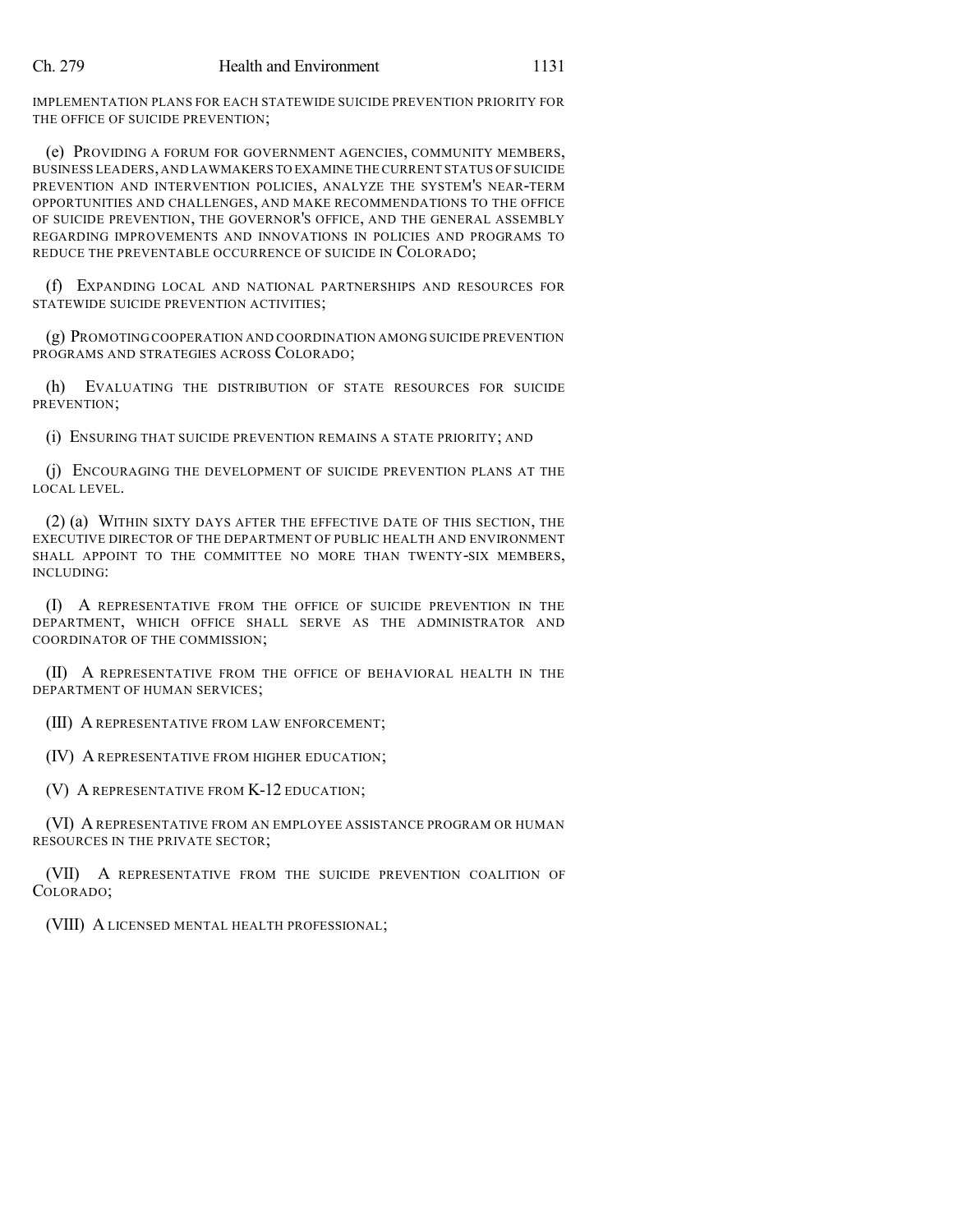(IX) A REPRESENTATIVE FROM THE BEHAVIORAL HEALTH TRANSFORMATION

(X) AN ACTIVE MEMBER OR VETERAN OF THE UNITED STATES MILITARY WHO HAS BEEN AFFECTED BY SUICIDE;

(XI) A REPRESENTATIVE FROM THE COLORADO YOUTH ADVISORY COUNCIL;

(XII) A FAMILY MEMBER OF A PERSON WHO DIED BY SUICIDE;

(XIII) A PERSON WHO HAS ATTEMPTED SUICIDE, RECOVERED, AND IS NOW THRIVING;

(XIV) A PERSON REPRESENTING A PHILANTHROPIC FOUNDATION;

(XV) A REPRESENTATIVE OF MEDICAL PROVIDERS OR FIRST RESPONDERS;

(XVI) A REPRESENTATIVE FROM A HOSPITAL WITH AN ON-SITE EMERGENCY DEPARTMENT;

(XVII) AREPRESENTATIVE FROM THE AGRICULTURAL AND RANCHING INDUSTRY;

(XVIII) A REPRESENTATIVE FROM THE OIL AND GAS INDUSTRY FROM A RURAL AREA;

(XIX) AT LEAST THREE MEMBERS OF THECOLORADO BUSINESS COMMUNITY,ONE OF WHOM REPRESENTS A RURAL AREA;

(XX) ONE REPRESENTATIVE OF THE SUICIDE PREVENTION NONPROFIT COMMUNITY;

(XXI) A REPRESENTATIVE FROM A NONPROFIT COMMUNITY SERVICE CLUB;

(XXII) A REPRESENTATIVE FROM AN INTERFAITH ORGANIZATION;

(XXIII) AREPRESENTATIVE FROM THE SCHOOL SAFETY RESOURCE CENTER WITH EXPERIENCE IN BULLYING, INCLUDING CYBER BULLYING; AND

(XXIV) A REPRESENTATIVE FROM THE DEPARTMENT OF HEALTH CARE POLICY AND FINANCING.

(b) WHEN APPOINTING THE COMMISSION MEMBERS, THE EXECUTIVE DIRECTOR SHALL ENSURE THAT PERSONS OF DIFFERENT ETHNIC BACKGROUNDS ARE REPRESENTED AND THAT THE REGIONS OF THE STATE WITH HIGH SUICIDE RATES, INCLUDING RURAL AREAS,AREREPRESENTED AND THAT THE COMMISSION INCLUDES MEMBERS WITH EXPERTISE WITH GROUPS ASSOCIATED WITH HIGH SUICIDE RATES AND SUICIDE ATTEMPTS, INCLUDING: PERSONS WITH DISABILITIES; WORKING-AGE MEN; SENIOR ADULTS;VETERANS AND ACTIVE-DUTY MILITARY PERSONNEL;LESBIAN,GAY, BISEXUAL, AND TRANSGENDER YOUTH AND ADULTS; AND COLORADANS OF DISPROPORTIONATELY AFFECTED DIVERSITIES AND GENDERS.

COUNCIL;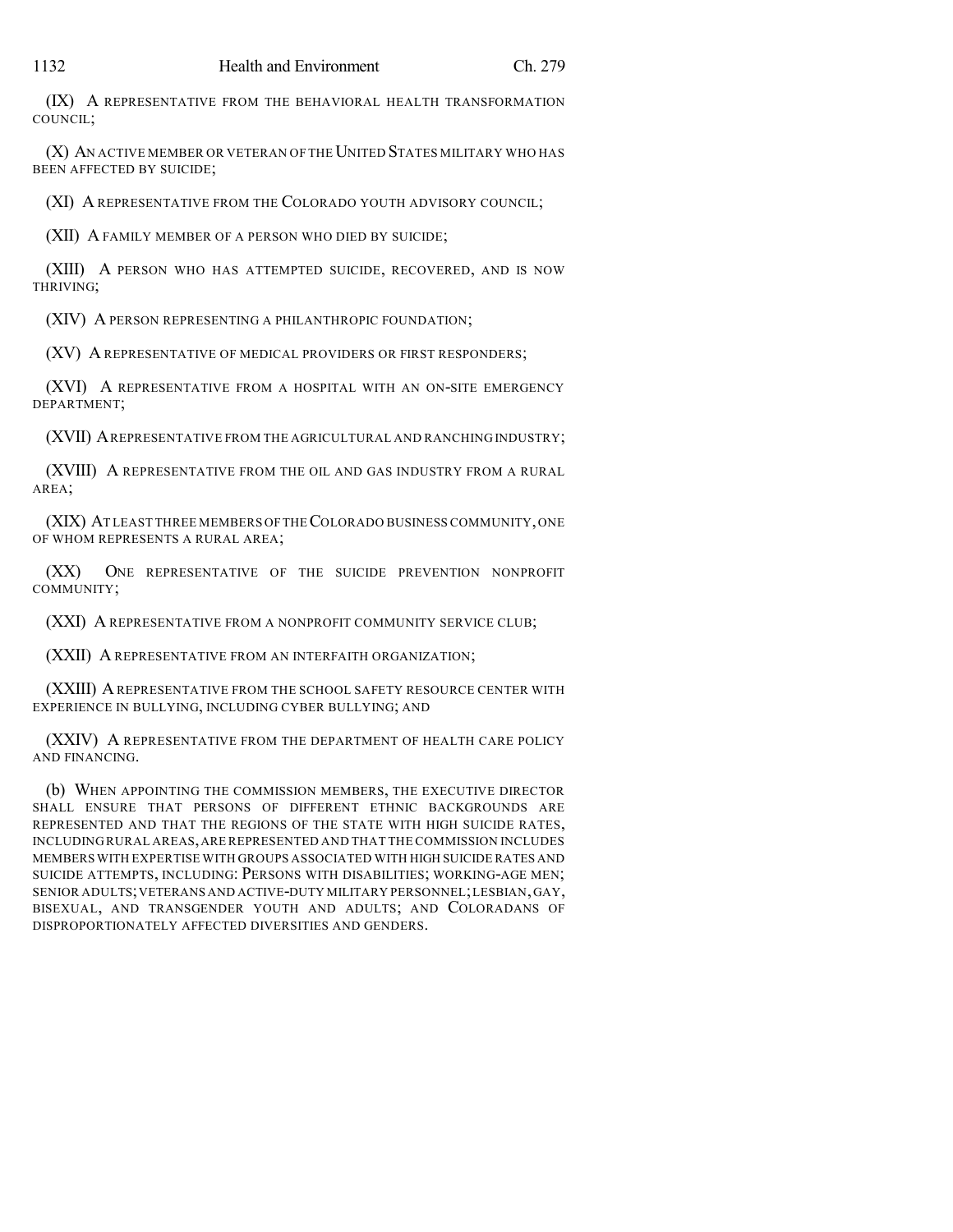(c) THE MEMBERS OF THE COMMISSION SHALL SERVE WITHOUT COMPENSATION; EXCEPT THAT THE MEMBERS MAY SEEK REIMBURSEMENT FOR TRAVEL EXPENSES TO AND FROM MEETINGS OF THE COMMISSION.

(d) THE EXECUTIVE DIRECTOR SHALL APPOINT ONE COMMISSION MEMBER WHO REPRESENTS THE PUBLIC SECTOR AND ONE COMMISSION MEMBER WHO REPRESENTS THE PRIVATE SECTOR TO SERVE AS CO-CHAIRS OF THE COMMISSION.

(3) THE DEPARTMENT SHALL PROVIDE TO THE COMMISSION SUPPORT THAT INCLUDES THE COORDINATION OF ALL COMMISSION ACTIVITIES, INCLUDING: MEETING LOGISTICS, AGENDA DEVELOPMENT, AND FOLLOW-UP; ORGANIZING AND ORIENTING COMMISSION MEMBERS;WORKING CLOSELY WITH THE CO-CHAIRPERSONS TO SET PRIORITIES, RECRUIT MEMBERS, OVERSEE ALL COMMISSION INITIATIVES, COORDINATE ACTIVITIES,AND IMPLEMENT ANY COMMISSION-DIRECTED INITIATIVES; AND ANY OTHER DUTIES ASSIGNED BY THE CO-CHAIRPERSONS.THE DIRECTOR OF THE OFFICE OF BEHAVIORAL HEALTH IN THE DEPARTMENT OF HUMAN SERVICES, A REPRESENTATIVE FROM THE UNIVERSITY OF COLORADO DEPRESSION CENTER, AND A REPRESENTATIVE OF THE SUICIDE PREVENTION COALITION OF COLORADO MAY ALSO PROVIDE SUPPORT TO THE COMMISSION.

(4) THE OFFICE OF SUICIDE PREVENTION SHALL INCLUDE THE RECOMMENDATIONS OF THE COMMISSION IN THE REPORT SUBMITTED ANNUALLY TO THE GENERAL ASSEMBLY PURSUANT TO SECTION 25-1.5-101 AND SHALL PRESENT THE RECOMMENDATIONS AS PART OF ITS ANNUAL PRESENTATION TO THE GENERAL ASSEMBLY PURSUANT TO THE "STATE MEASUREMENT FOR ACCOUNTABLE, RESPONSIVE, TRANSPARENT (SMART) GOVERNMENT ACT" AS ENACTED BY HOUSE BILL 10-1119 IN 2010.

(5) THE DEPARTMENT MAY ACCEPT GIFTS,GRANTS,AND DONATIONS FROM PUBLIC AND PRIVATE SOURCES FOR THE DIRECT AND INDIRECT COSTS ASSOCIATED WITH THE IMPLEMENTATION AND DUTIES ASSOCIATED WITH THE COMMISSION. THE DEPARTMENT SHALL TRANSMIT ANY GIFTS,GRANTS,AND DONATIONS IT RECEIVES TO THE STATE TREASURER, WHO SHALL CREDIT THE MONEYS TO THE SUICIDE PREVENTION COORDINATION CASH FUND CREATED IN SECTION 25-1.5-101 (1) (w) (II).THE FUND ALSO CONSISTS OF ANY MONEYS APPROPRIATED OR TRANSFERRED TO THE FUND BY THE GENERAL ASSEMBLY FOR THE PURPOSES OF THIS SECTION. THE MONEYS IN THE FUND ARE SUBJECT TO ANNUAL APPROPRIATION BY THE GENERAL ASSEMBLY.

(6) (a) THIS SECTION IS REPEALED, EFFECTIVE SEPTEMBER 1, 2024.

(b) PRIOR TO THE REPEAL, THE DEPARTMENT OF REGULATORY AGENCIES SHALL REVIEW THE COMMISSION PURSUANT TO SECTION 2-3-1203, C.R.S.

**SECTION 3.** In Colorado Revised Statutes, 2-3-1203, **amend** (3) introductory portion; and **add** (3) (kk) as follows:

**2-3-1203. Sunset review of advisory committees.** (3) The following dates are the dates for ON which the statutory authorization for the designated advisory committees is scheduled for repeal: